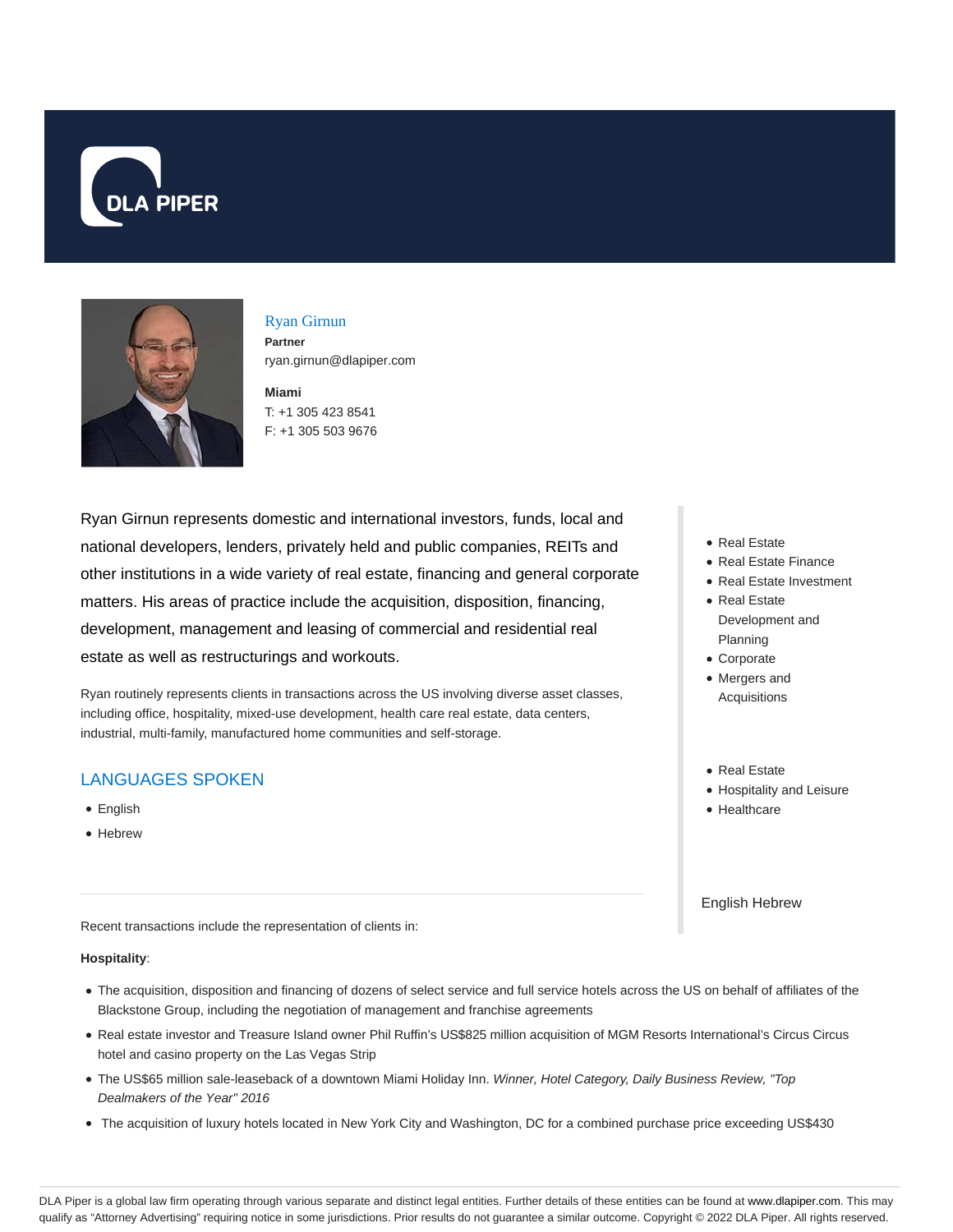million

- The disposition of an historic luxury hotel resort located in central Florida for more than US\$210million
- RNLN Real Estate Advisors, LP's sale of the Clevelander South Beach Hotel and Essex House, two iconic hotels in the historic Miami Beach Art Deco District and a related bar facility at Miami Marlins Park
- Oravel Stays Singapore Pte. Ltd. a/k/a OYO's formation of a joint venture with Highgate, an industry-leading investor and manager of hospitality assets; subsequent acquisition of the Hooters Casino Hotel Las Vegas through that same joint venture vehicle; and negotiation of a management agreement with Highgate

### **Residential / Mixed-Use Development**:

- The acquisition, financing and development of a US\$1 billion mixed-use project located in Miami-Dade County, Florida that includes retail, residential and office space
- The acquisition, development, financing and disposition of dozens of projects that include single family residential, multi-family, condominium, retail and office
- The US\$197 million sale of a mixed-use student housing project located in Philadelphia, Pennsylvania. The building is one of the tallest student housing projects in the U.S.
- A joint venture with a local partner to acquire several properties in the Miami Design District for redevelopment
- The joint venture, acquisition and financing of a three phase, mixed-use development in Miami featuring 5 towers with nearly 1000 apartment units as well as retail and public amenities
- The joint venture, acquisition and financing of a US\$70 million multi-family project to be developed near Orlando, Florida

### **Office**:

- The US\$315 million sale of a portfolio of office buildings and vacant land located in Orlando, Florida
- The acquisition of a portfolio of office buildings located in New York City with a purchase price in excess of US\$375 million
- The US\$150 million acquisition of an 18 story tower located in South Florida and the assumption of the existing loan encumbering the property
- The US\$262 million acquisition and financing of a 34 story office building located in South Florida. Winner, Office Category, Daily Business Review "Top Dealmakers of the Year" 2012

#### **Finance**:

- The origination of a US\$1.7 billion acquisition loan secured by industrial facilities located across the U.S.
- The origination of more than US\$1 billion of mortgage loans by life insurance companies secured by diverse asset classes, including office, multi-family, hospitality, mixed-use, and industrial.
- Obtaining a US\$400 million CMBS loan secured by a luxury casino resort located in Las Vegas
- The origination of a US\$180 million mortgage loan secured by a mixed-use building located in Washington, D.C.
- Obtaining acquisition, development and construction financing for projects located across the U.S., including a US\$105 million construction loan for a mixed-use development located in New York
- The origination of a construction loan facility of up to US\$100 million for the construction and development of a mixed-use project located in Florida
- The acquisition and restructuring of a US\$162 million credit facility, including securitized and mezzanine loans, secured by a resort hotel

#### **Leasing**:

- The leasing of co-working space throughout the US for WeWork
- The leasing of office, warehouse, industrial, hospitality and data center space in multiple jurisdictions
- The acquisition, leasing and development of a newspaper production facility

#### **Healthcare Real Estate:**

The acquisition, disposition and financing of healthcare real estate assets, including assisted living, senior nursing, memory care and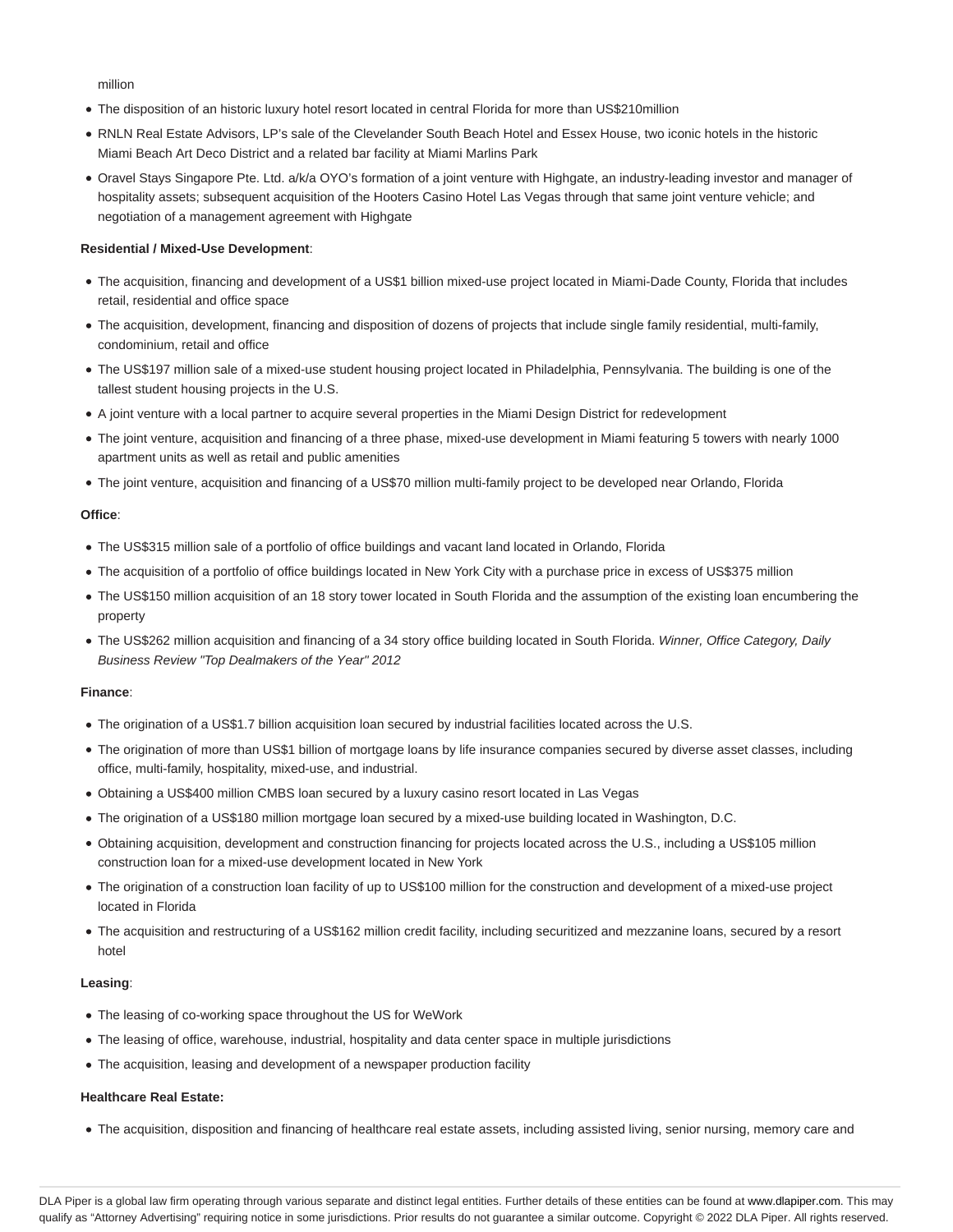similar facilities as well as medical office buildings across the US for a privately-held REIT. Recent transactions include the US\$200 million sale of a 7 property senior nursing and memory care portfolio across multiple states

- The US\$88 million acquisition of a medical center campus, including a hospital, medical offices, residential homes and future development site
- The US\$250 million recapitalization and restructuring of a portfolio of nearly 50 medical facilities by a group of healthcare providers
- The formation of a programmatic joint venture to acquire ambulatory surgical centers across the US with an investment amount of up to US\$300 million, the acquisition of multiple assets and the closing of a revolving credit facility to finance venture acquisitions

### **Other**:

- The US\$130 million sale-leaseback of a data center and adjacent development site located in Illinois
- The joint venture, acquisition, financing and repositioning of a 4 data center portfolio located in Chicago, New York and Wyoming for a purchase price of nearly US\$240 million
- The acquisition and financing of a mixed-use data center/office property located in Portland, Oregon that, at the time, was the largest single asset transaction in Oregon in more than five years
- The restructuring, repositioning and disposition of a US\$2 billion portfolio of loans and REO properties
- The US\$1.65 billion purchase of power generation assets across the US, including 18 operating power plants
- The acquisition and repositioning of multiple portfolios of distressed mortgage loans and REO properties amounting to nearly US\$350 million in unpaid principal balances
- The US\$163.2 million acquisition of a 15 property, 1.4 million square foot, self-storage portfolio located across 4 states and the assumption of existing debt encumbering multiple facilities
- The acquisition, financing and disposition of multiple manufactured home communities across Florida

### **CREDENTIALS**

### Admissions

Florida

### **Recognitions**

Ryan is ranked in Chambers USA 2022, in the area of Florida real estate, which notes that his clients laud him as "a strong practitioner and counselor who provides practical solutions, clear thinking, and top-notch service," with one client stating that "his unflappable, get-the-deal-closed approach is greatly appreciated, as is his flexibility and his ability to pivot to address facts as they develop." Chambers recognizes Ryan as having a broad practice with strengths in both real estate transactions and financing work.

### **Education**

- J.D., University of Miami School of Law 2008 summa cum laude Soia Mentschikoff Scholar, Order of the Coif, Miami Law Review, University of Miami Moot Court Board
- Rabbinic Ordination, Yeshiva University 2005
- B.A., Yeshiva University 2001 summa cum laude

### **Memberships**

- Urban Land Institute
- Florida Bar Association